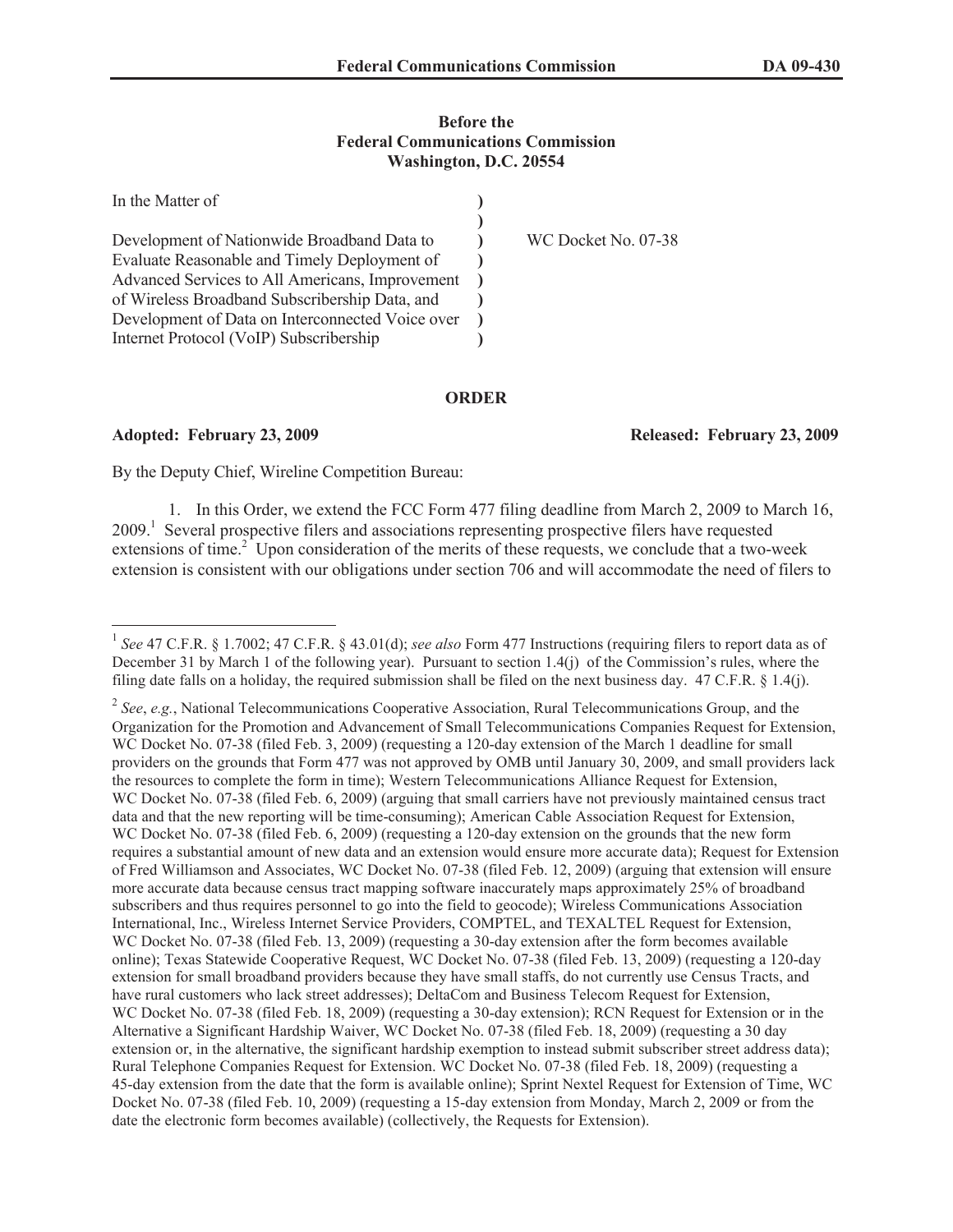ensure that their data are accurate.<sup>3</sup>

2. The Commission may waive any provision of its rules on its own motion, or on the motion of a petition, for good cause shown.<sup> $4$ </sup> A rule may be waived where the particular facts make strict compliance inconsistent with the public interest.<sup>5</sup> In addition, the Commission may take into account considerations of hardship, equity, or more effective implementation of overall policy on an individual basis.<sup>6</sup> In sum, waiver is appropriate if special circumstances warrant a deviation from the general rule, and such deviation would better serve the public interest than strict adherence to the general rule.<sup>7</sup>

3. We do not agree that the revised FCC Form 477 imposes an undue hardship upon smaller filers. These arguments were considered and rejected in the order adopting the revisions.<sup>8</sup> We also reject arguments that filers will need several weeks after they see the revised Form 477 in an electronic format in order to file accurate data. The ability to input and review data in this electronic form was not necessary for filers to initiate the collection of the new data required by the revisions, especially with regard to the identification of Census Tracts. The key details of the new data requirements have been available since the revisions were released on June 12, 2008. In addition, filers have been able to view an electronic version of the revised form since December 24, 2008, when screenshots were posted on the Office of Management and Budget website.<sup>9</sup>

4. We also find that the public interest is better served by adhering as closely as possible to the March 2 deadline. Data collected by this agency will enable policymakers and industry to better understand where broadband is deployed so that they may make timely decisions as to how to promote further deployment. While the broader objectives of section 706 and the rationale explained in the *2008 Data Gathering Order* require expeditious collection of these broadband subscribership data, the timely collection is even more compelling as a result of the subsequent passage of broadband data and stimulus legislation – both of which contain deadlines for government action that may rely upon this information.<sup>10</sup>

5. Nevertheless, in order to provide for an orderly filing process, we find that providing limited additional time for filing would be in the public interest and reasonably accommodate the concerns of the requesting parties. We therefore find good cause to waive our rules<sup>11</sup> that require filing by March 2, 2009

<sup>6</sup> *WAIT Radio v. FCC*, 418 F.2d 1153, 1157, (D.C. Cir. 1969), affirmed by *WAIT Radio v. FCC*, 459 F.2d 1203 (D.C. Cir. 1972).

7 *Cellular Telephone*, 897 F.2d at 1166.

<sup>8</sup> See Development of Nationwide Broadband Data to Evaluate Reasonable and Timely Deployment of Advanced *Services to All Americans, Improvement of Wireless Broadband Subscribership Data, and Development of Data on Interconnected Voice over Internet Protocol (VoIP) Subscribership*, WC Docket No. 07-38, Report and Order and Further Notice of Proposed Rulemaking, 23 FCC Rcd 9691, 2708, para. 32 (2008) (*2008 Data Gathering Order*); Order on Reconsideration, 23 FCC Rcd 9800 (2008).

9 *See* http://www.reginfo.gov/public/do/PRAICList?ref\_nbr=200807-3060-004.

<sup>10</sup> Broadband Data Improvement Act, Pub. L. No. 110-385, § 103,122 Stat. 4096, 4096–98 (2008); American Recovery and Reinvestment Act of 2009, Pub. L. No. 111-5 (2009).

<sup>11</sup> *See supra* note 1.

<sup>3</sup> *See* 47 U.S.C. § 157 nt (incorporating section 706 of the Telecommunications Act of 1996, Pub. Law No. 104-104, 110 Stat. 56 (1996)).

 $^{4}$  47 C.F.R. § 1.3.

<sup>5</sup> *Cellular Telephone Co. v. FCC*, 897 F.2d 1164, 1166 (D.C. Cir. 1990).